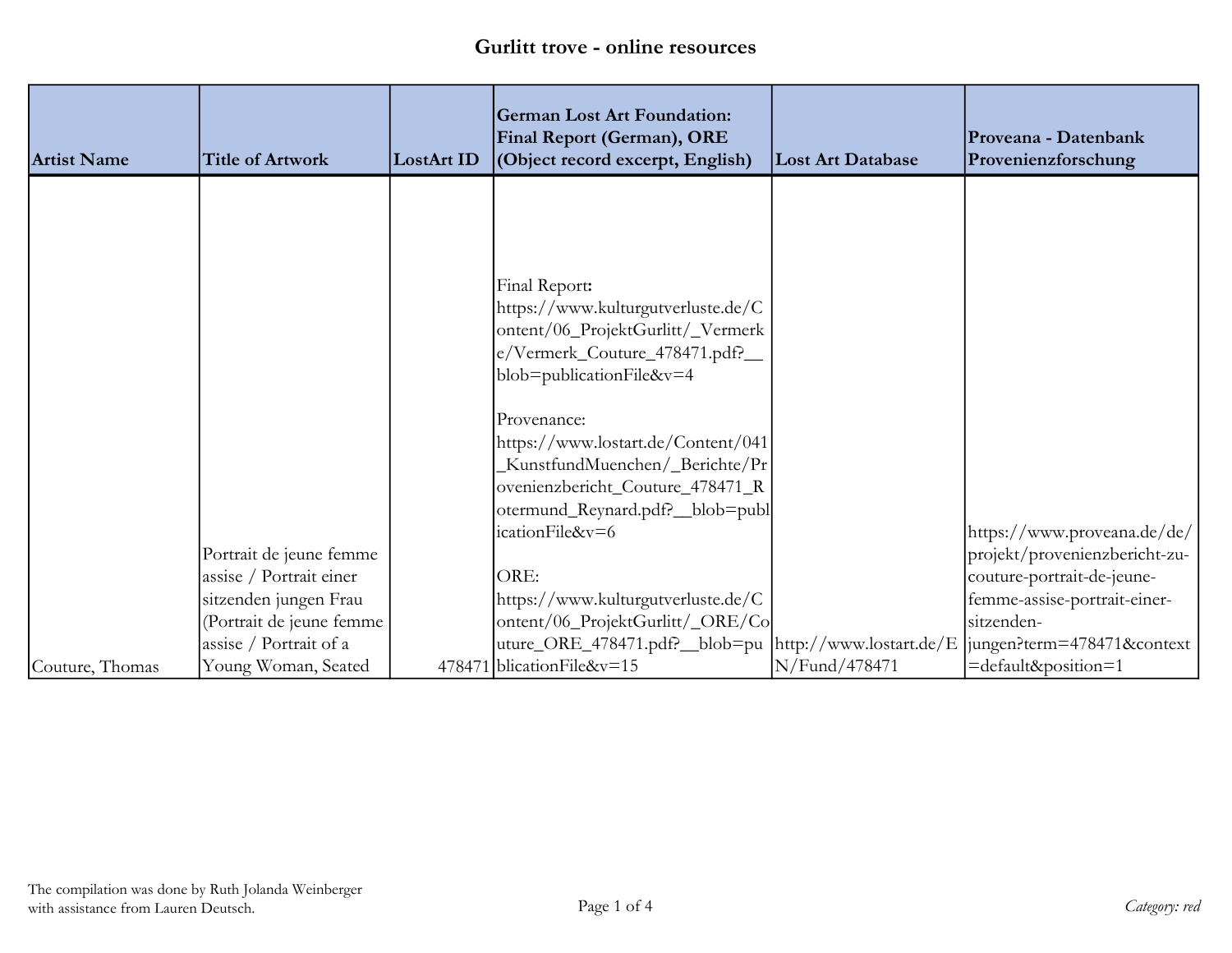| <b>Artist Name</b> | <b>Title of Artwork</b>    | LostArt ID | <b>German Lost Art Foundation:</b><br>Final Report (German), ORE<br>(Object record excerpt, English) | <b>Lost Art Database</b> | Proveana - Datenbank<br>Provenienzforschung |
|--------------------|----------------------------|------------|------------------------------------------------------------------------------------------------------|--------------------------|---------------------------------------------|
|                    |                            |            |                                                                                                      |                          |                                             |
|                    |                            |            |                                                                                                      |                          |                                             |
|                    |                            |            | Final Report:                                                                                        |                          |                                             |
|                    |                            |            | https://www.kulturgutverluste.de/C                                                                   |                          |                                             |
|                    |                            |            | ontent/06_ProjektGurlitt/_Vermerk                                                                    |                          |                                             |
|                    |                            |            | e/Vermerk_Forain_478052.pdf?_bl                                                                      |                          |                                             |
|                    |                            |            | ob=publicationFile&v=2                                                                               |                          |                                             |
|                    | Femme en robe du soir      |            |                                                                                                      |                          |                                             |
|                    | et une chaise (Jeune       |            | Provenance:                                                                                          |                          |                                             |
|                    | femme en blanc) /          |            | https://www.lostart.de/Content/041                                                                   |                          |                                             |
|                    | Dame in Abendkleid,        |            | KunstfundMuenchen/_Berichte/Pr                                                                       |                          |                                             |
|                    | neben einem Stuhl          |            | ovenienzbericht_Forain_478052_Ne                                                                     |                          |                                             |
|                    | stehend (Junge Frau in     |            | umann.pdf?_blob=publicationFile&                                                                     |                          |                                             |
|                    | Weiß) (Femme en robe       |            | $v=1$                                                                                                |                          | https://www.proveana.de/de/                 |
|                    | du soir et une chaise      |            |                                                                                                      |                          | projekt/provenienzbericht-zu-               |
|                    | (Jeune femme en blanc)     |            | ORE:                                                                                                 |                          | forain-femme-en-robe-du-soir-               |
|                    | Woman in evening           |            | https://www.kulturgutverluste.de/C                                                                   |                          | et-une-chaise-jeune-femme-en-               |
|                    | dress, standing by a long- |            | ontent/06_ProjektGurlitt/_ORE/Fo                                                                     |                          | blanc-                                      |
|                    | legged chair (Young        |            | rain_ORE_478052.pdf?_blob=publ  http://www.lostart.de/E                                              |                          | dame?term=478052&context=                   |
| Forain, Jean-Louis | woman in white) )          |            | $478052$ ication File&v=12                                                                           | N/Fund/478052            | default&position=2                          |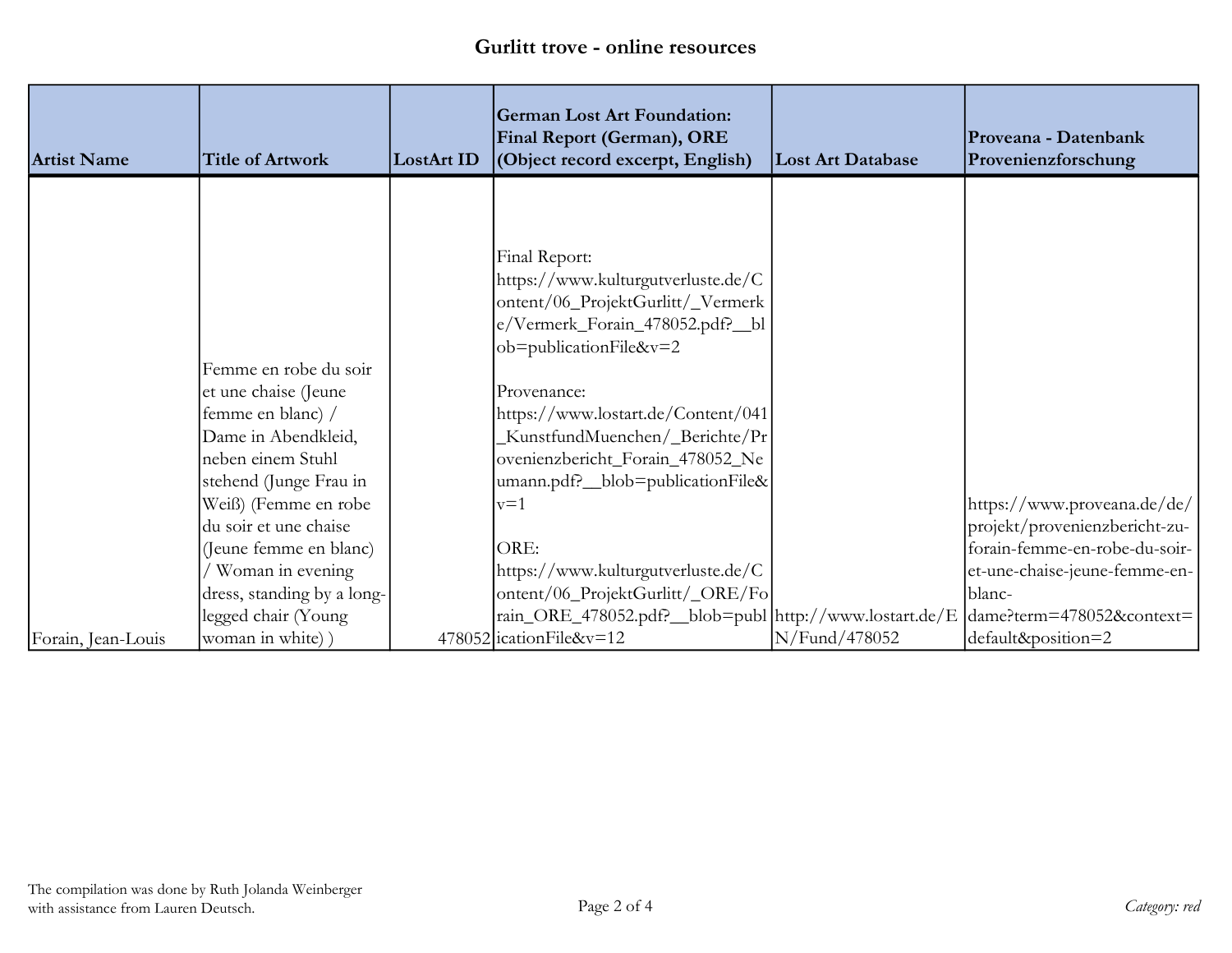| <b>Artist Name</b> | <b>Title of Artwork</b>  | LostArt ID | <b>German Lost Art Foundation:</b><br><b>Final Report (German), ORE</b><br>(Object record excerpt, English) | <b>Lost Art Database</b> | Proveana - Datenbank<br>Provenienzforschung |
|--------------------|--------------------------|------------|-------------------------------------------------------------------------------------------------------------|--------------------------|---------------------------------------------|
|                    |                          |            |                                                                                                             |                          |                                             |
|                    |                          |            |                                                                                                             |                          |                                             |
|                    |                          |            | Final Report:                                                                                               |                          |                                             |
|                    |                          |            | https://www.kulturgutverluste.de/C                                                                          |                          |                                             |
|                    |                          |            | ontent/06_ProjektGurlitt/_Vermerk                                                                           |                          |                                             |
|                    |                          |            | e/Vermerk_Forain_478437.pdf?_bl                                                                             |                          |                                             |
|                    |                          |            | ob=publicationFile&v=3                                                                                      |                          |                                             |
|                    |                          |            | Provenance:                                                                                                 |                          |                                             |
|                    |                          |            | https://www.lostart.de/Content/041                                                                          |                          |                                             |
|                    |                          |            | KunstfundMuenchen/_Berichte/Pr                                                                              |                          |                                             |
|                    |                          |            | ovenienzbericht_Forain_478437_Ne<br>umann.pdf?_blob=publicationFile&                                        |                          |                                             |
|                    |                          |            | $v=1$                                                                                                       |                          | https://www.proveana.de/de/                 |
|                    | Portrait de femme /      |            |                                                                                                             |                          | projekt/provenienzbericht-zu-               |
|                    | Porträt einer Frau mit   |            | ORE:                                                                                                        |                          | forain-portrait-de-femme-                   |
|                    | Hut im Profil (Portrait  |            | https://www.kulturgutverluste.de/C                                                                          |                          | portraet-einer-frau-mit-hut-im-             |
|                    | de femme / Portrait of a |            | ontent/06_ProjektGurlitt/_ORE/Fo                                                                            |                          | profil-                                     |
|                    | woman with hat, in       |            | rain_ORE_478437.pdf?__blob=publ  http://www.lostart.de/E                                                    |                          | $ $ lost?term=478437&context=d              |
| Forain, Jean-Louis | profile)                 |            | 478437 ication File&v=13                                                                                    | N/Fund/478437            | efault&position=1                           |